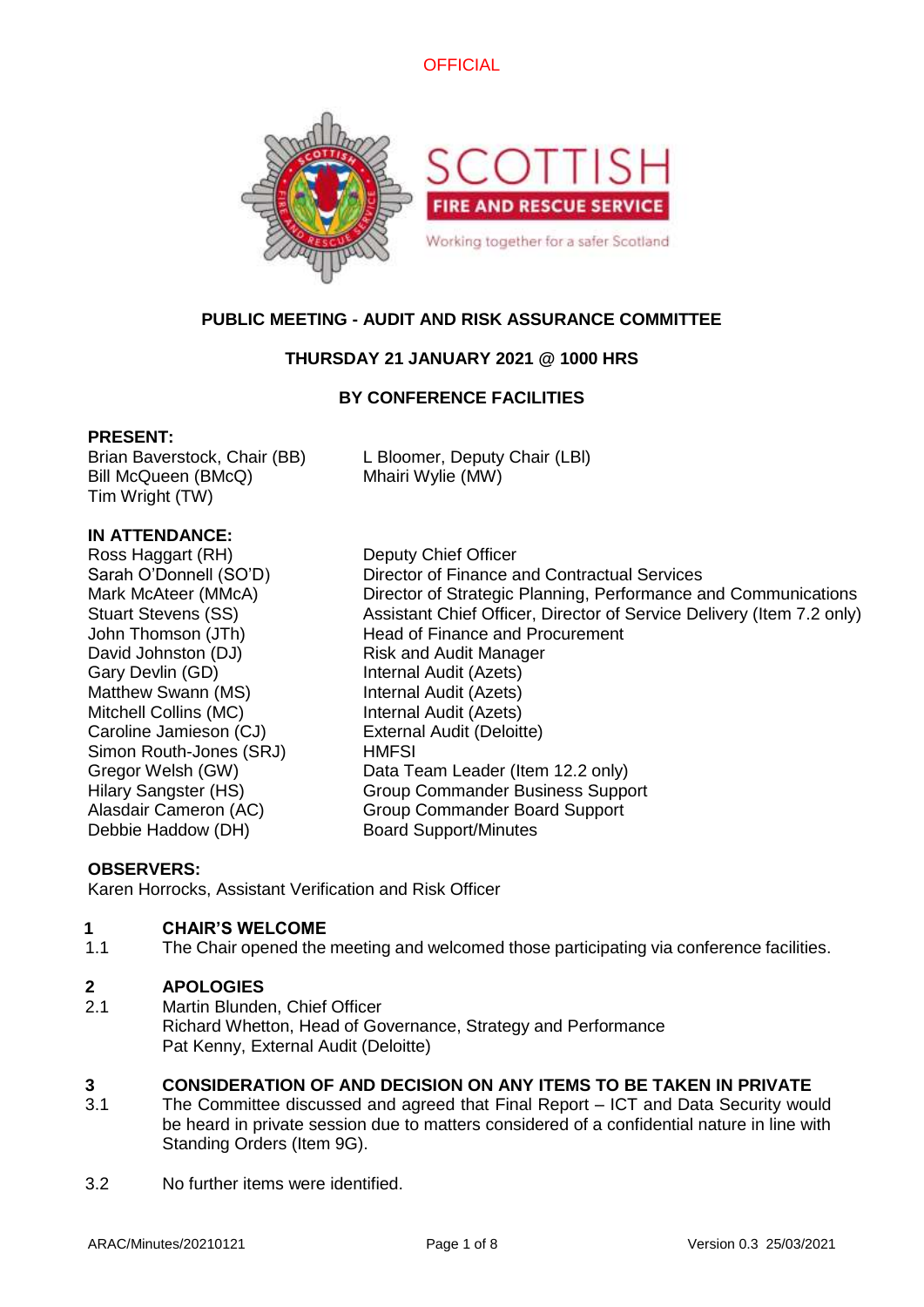#### **4 DECLARATION OF INTERESTS**

4.1 None.

### **5 MINUTES OF LAST PUBLIC MEETING: 8 OCTOBER 2020**

5.1 The minutes were agreed as an accurate record of the meeting.

#### 5.2 **Matters Arising**

5.2.1 There were no matters arising.

### 5.3 **The minutes of the public meeting held on 8 October 2020 were approved as a true record of the meeting.**

#### **6 ACTION LOG**

6.1 The Committee considered the action log and noted the updates.

> **Item 10.1.4 – Strategic Risk Register (08/10/20)** – DJ noted that the gathering of additional commentary for inclusion on the risk register was still being progressed. Further details would be provided under agenda item 12.1.

6.2 **The Committee noted the updated Action Log and approved the removal of completed actions.**

#### **7 INTERNAL AUDIT**

#### 7.1 **SFRS Internal Audit Progress Report 2020/21**

- 7.1.1 MS presented a report to the Committee which summarised the progress on the delivery of the 2020/21 Internal Audit Plan and the following key points were highlighted:
	- Inclusion of the new KPI status and any feedback would be welcomed.
	- Progress for completion is on target.
- 7.1.2 In relation to the KPIs, the Committee noted that KPIs 1 to 4 were Azets measurement and KPI 5 was a joint measurement of Management in collaboration with Azets. MS confirmed that consideration would be given to review and include other meaningful KPIs.
- 7.1.3 In relation to the Expenses Policy audit report, MS noted that the review would take consideration of the policy design ie encourage active environmental/carbon reduction manner and whether this was being practically applied. JTh informed the Committee that the new policy, which was currently out for consultation, would direct staff towards reduced carbon emissions options and to consider more effective/efficient business travel.
- 7.1.4 The Committee commented on lack of narrative highlighting the changes within the Audit Plan since the previous meeting (October). MS briefly explained the changes and confirmed that this information would be included in future iterations of the report. MS to provide clarification on the allocated days for Audits C1 Estates Asset Management and C2 Operational Equipment.

### **ACTION: MS**

7.1.5 SRJ informed the Committee that he was scheduled to meet with Azets regarding their audit of Operational Equipment and the upcoming HMFSI thematic review, in an effort to avoid any duplication/conflicting efforts.

#### 7.1.6 Final Report – Financial Controls

MS advised the Committee of the background and scope of the audit and reported that the financial systems procedures reflected good practice and were well designed. In relation to the periodic review on payroll processes and procedures, the outcomes of these reviews required to be recorded and fully documented to ensure the correct versions were being used. JTh confirmed that periodic reviews of payroll procedures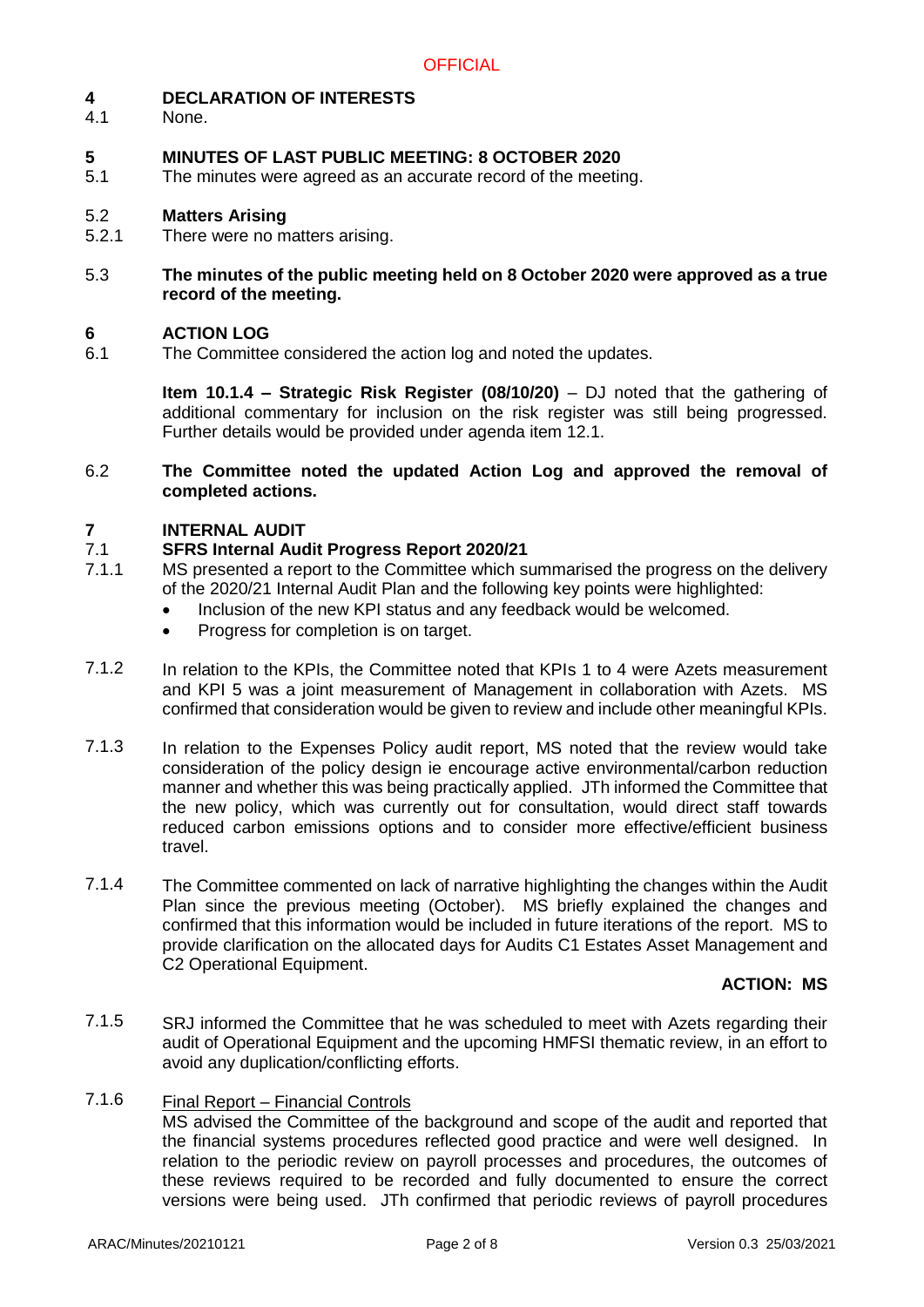were undertaken and measures would be introduced to incorporate version control/revision dates on documentation.

7.1.7 The Committee asked why HR payroll team procedures were not reviewed as part of the audit. MS noted that the narrative within the report could be misleading. He clarified that the HR payroll team procedures were not part of the periodic review process undertaken by management and this was highlighted and supported by the recommendation and management action.

### 7.1.8 Final Report – Corporate Governance GD advised the Committee that the current corporate governance arrangements were working well, however, it was considered appropriate that the Service should reflect on whether the existing governance arrangements continued to be optimal or whether previously identified priorities were now deemed business as usual.

- 7.1.9 In relation to the recommendation to review the committee structure and remits, the Committee asked whether this was due to the tendency for the Committee's focus to become too operational or whether the current Committee structure was deemed inappropriate. GD noted that overall the current systems of governance worked well, however, due to the development of the Service's long term strategic vision, it would be appropriate for the Service to revisit the governance arrangements. The Committee discussed whether there were any gaps identified in the current governance arrangements, the options to review other blue light services governance arrangements, and the continuing increasing focus on financial issues in the public sector.
- 7.1.10 MMcA reminded the Committee that the Board regularly discussed committee structures and remits as well as the appropriateness of the scrutiny undertaken. He commented that this was an overall good report and noted that the issues raised would be addressed appropriately.
- 7.1.11 In relation to Committee's focus becoming too operational, which could be attributed to behaviour/culture from both the Executive and Non-Executive, it was noted that this was regularly discussed and would continue to be monitored or challenged as necessary.
- 7.1.12 Whilst the Committee welcomed the report, they commented on the potential additional benefits which could have been gained through engaging with the Chair of the Board and Chair of ARAC during the audit.

### 7.1.13 **The Committee noted the progress report and the final reports on Financial Controls and Corporate Governance.**

#### 7.2 **Progress Update – Internal Audit Recommendations**

- 7.2.1 MS presented a report to the Committee outlining the current status of the recommendations raised by Internal Audit noting the inclusion of a comments section from Azets on previous outstanding recommendations. The following key areas were highlighted:
	- Good progress on the implementation of recommendations.
	- Majority of recommendations were made within the current or previous year.
	- Due to the different grading system used by Scottish Government, these recommendations have been shown separately within the report.
	- Details of individual updates relating to outstanding actions to close recommendations.
	- Update on Recommendation 5B (Service Improvement Strategy) Further evidence had now been received to allow the recommendation to be closed.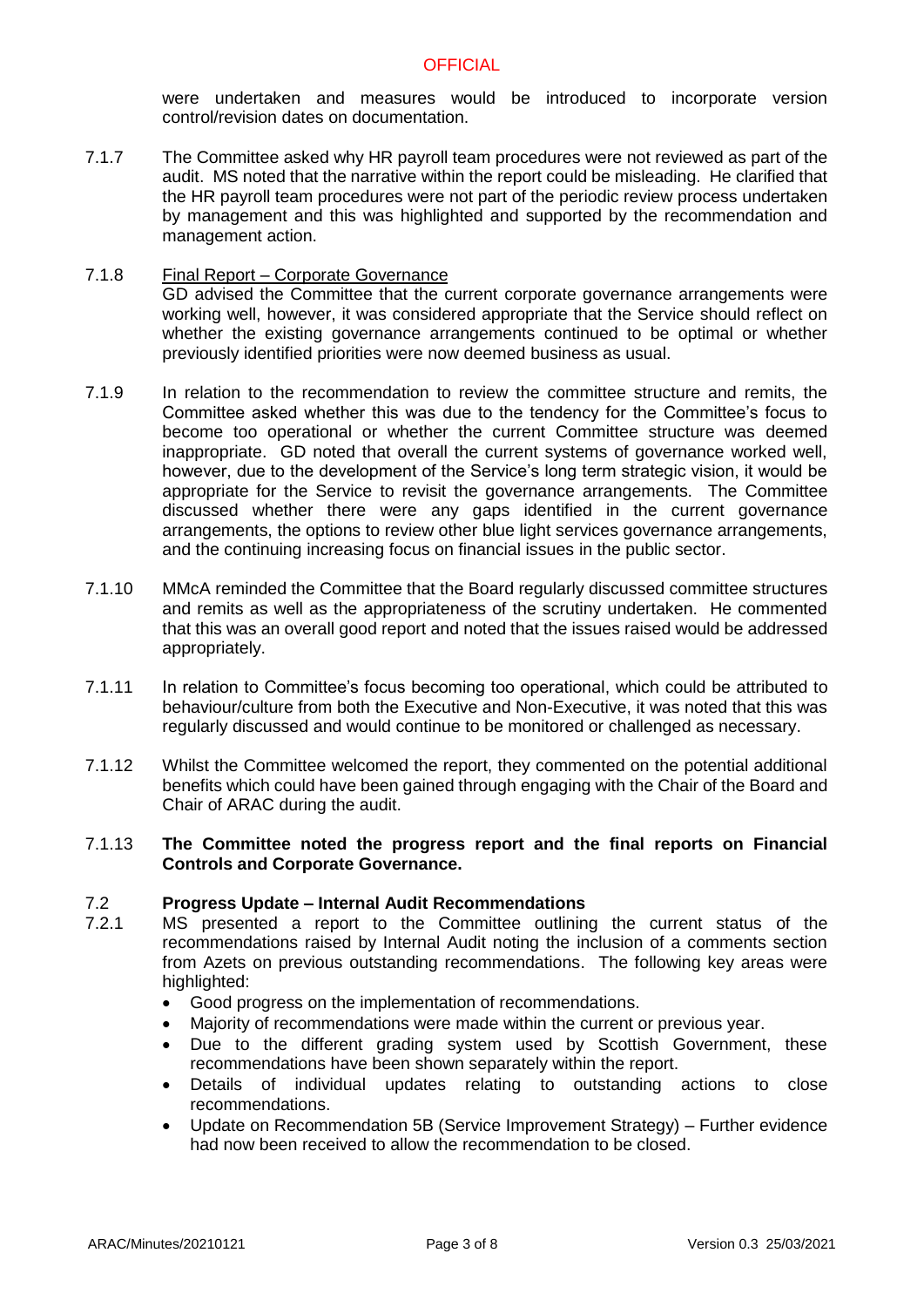# **OFFICIAL**

- 7.2.2 The Committee were provided with clarification on the Azets comments "*Update noted and agreed*" and the process/evidence provided to support completion of the recommendations.
- 7.2.3 Update on Progress with Service Level Agreement (SLA) with Scottish Water
	- SS updated the Committee on the progress being made against the 4 recommendations within the action plan. He noted that 2 recommendations were reliant on ICT solutions which had been delayed by COVID. The 3<sup>rd</sup> recommendation relates to performance management arrangements which are reliant on ICT support. The 4<sup>th</sup> recommendation relates to the development of the SLA which had been impacted by numerous issues however, significant progress had been made in recent months. As of January 2021, SFRS and Scottish Water have reached an agreement relating to costs. It has been agreed that a state of the nation would be presented to both Executive groups in mid-February and thereafter the SLA would be developed.

#### 7.2.4 **The Committee welcomed the update and the progress being made.**

*(S Stevens left at 1055 hrs)*

#### 8 **EXTERNAL AUDIT**

#### 8.1 **Annual Report to the Members and Auditor General for Scotland**

- 8.1.1 CJ presented the updated report following conclusion of areas previously outstanding and noted that their opinion was unmodified. The report would be published by Audit Scotland in due course.
- 8.1.2 JTh confirmed that this report had been laid before parliament.

#### 8.1.3 **The Committee noted the update.**

#### 8.2 **Update on 2020/21 Planning**

- 8.2.1 CJ informed the Committee the 2020/21 planning had commenced and the audit plan would be submitted to the next meeting (24 March 2021).
- 8.2.2 CJ updated the Committee on the change of approach relating to the wider scope work and noted the intention would be to bring the full conclusion on the wider scope to the June meeting, ahead of year end. Arrangements to ensure a standardised approach were being finalised and meetings would be scheduled with management and Board Members.

#### 8.2.3 **The Committee noted the report.**

#### **9 AUDIT SCOTLAND/HMFSI INSPECTION ACTION PLAN UPDATE**

- 9.1 MMcA presented a report to the Committee outlining the arrangements for managing audits/inspection reports and associated action plans and provided an update on the progress relating to the Audit Scotland report.
- 9.2 MMcA confirmed that 27 actions, out of a total of 36 actions, have been completed. It was anticipated that all remaining actions, with one exception, would be completed by the end of March 2021.
- 9.3 In relation to Action 2.3, MMcA updated the Committee on the progress in developing local performance indicators to support local scrutiny and performance management.
- 9.4 In relation to Action 2.5, the development of training materials had been affected due to resourcing issues and may not be finalised within the original timescale.
- 9.5 Minor typographical error within the covering report was noted and corrected.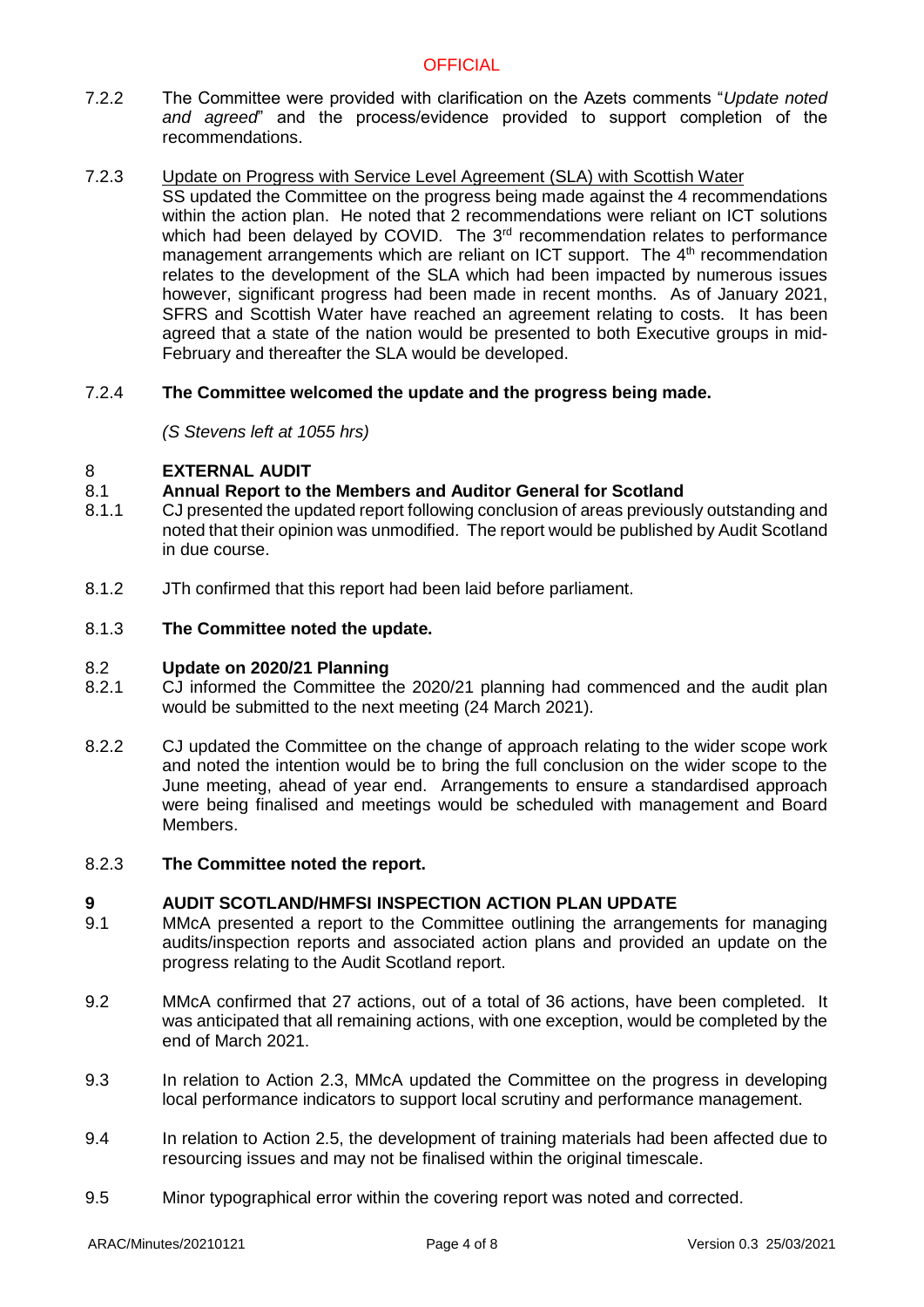### 9.6 **The Committee noted the report.**

### **10 HMICFRS: STATE OF FIRE AND RESCUES: THE ANNUAL ASSESSMENT OF FIRE AND RESCUE SERVICES IN ENGLAND 2019**

- 10.1 MMcA presented an overview to the Committee of Her Majesty's Inspectorate of Constabulary and Fire and Rescue Services (HMICFRS) State of Fire and Rescue: Annual Assessment of Fire and Rescue Services in England (2019) report. The HMICFRS report was reviewed to identify any recommendations/issues that were relevant for SFRS and these had been shared with Scottish Government. It was noted that SFRS had already identified some of the issues and had made progress to address them.
- 10.2 In regard to an Ethics Framework within fire services, MMcA advised that work has begun in this area with an Ethic and Human Rights Group being convened, circa April 2021, and would report into the Good Governance Group. It was also noted that the ethic element within the HMICFRS report focused on both internal and external.
- 10.3 The Committee commented on the good progressive work being undertaken by the Service. MMcA reminded the Committee that the Service continued to attend NFCC working group and have extended offers to share any learning and experience with other fire and rescue services.
- 10.4 MMcA advised the Committee that the report provided an overview and summarised actions that were being scrutinised through existing forums.
- 10.5 SRJ provided the Committee with his assurance that the criticisms raised within the HMICFRS report did not apply to SFRS.

#### 10.6 **The Committee noted the report.**

#### **11 GIFTS, HOSPITALITY AND INTERESTS POLICY REVIEW**

- 11.1 DJ presented the Committee with the revised Gifts, Hospitality and Interests (GHI) Policy noting that the general principles within the policy were still relevant and appropriate. The revised policy would provide further opportunity to enhance the awareness amongst staff of the policy and their individual responsibilities.
- 11.2 The Committee discussed the governance route noting that it was being presented for scrutiny following approval at Executive level. The Committee were informed of an annual report presented to the Staff Governance Committee confirming the governance routes of new/revised policies and the potential for a similar approach to be adopted by this forum. MMcA reminded the Committee of the current consultation on the Code of Conduct and noted the opportunity to communicate both the revised Code of Conduct and GHI Policy to raise awareness and individual's responsibilities.
- 11.3 The Committee requested that clarity be provided on general policy governance routes and the relationship to the Scheme of Delegations and for consideration to be provided at other Committees/Board.

### **ACTION: MMcA/RW**

11.4 The Committee commented on the potential to extend the scope on declaring all interests, not just contracts/procurement, for all staff and suggested that comparisons with other organisation's policies be undertaken. BB undertook to provide some examples of policies from other organisations. DJ noted the comment stating other emergency services policies had been reviewed and that further consideration would be given to Section 5.6 Declaration of Interests (All Staff) within the revised policy. It was noted that the main issue remains that the level of awareness needs to be raised within the Service.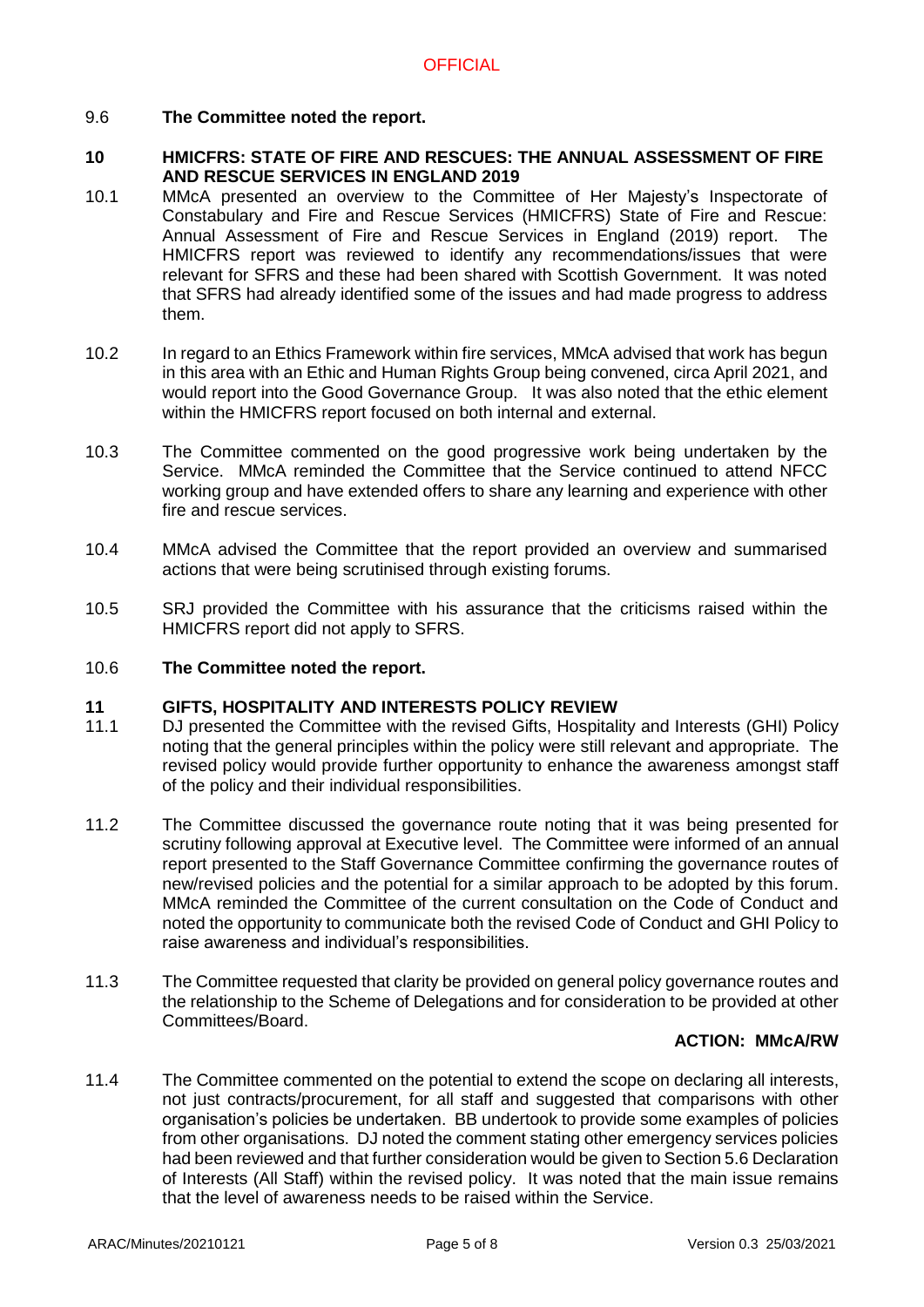# **The Committee noted the report.**

*(Meeting broke at 1137 hrs and returned at 1145 hrs)*

#### 12.2 **INTERNAL CONTROLS UPDATE**

#### 12.1.1 **a) Strategic Risk Register**

DJ presented the revised Strategic Risk Register (SRR) along with the aligned Directorate Risks to the Committee. The following key points were highlighted:

- Total number of Strategic Risks and Directorate Aligned Risks.
- Directorate Aligned Risk work continues to incorporate comments on action and completion percentage.
- Details of changes including new risks, removed risks and changes to risk rating.
- Examples of how the risk registers were being used across directorates to align and address risks.
- 12.1.2 In relation to the SPPC8, the Committee were informed that the Sustainable Development Framework has been postponed due to COVID and resourcing issues, however, this continues to form part of the forward plan.
- 12.1.2 In relation to risk arising from resourcing (staff) issues, the Committee were informed that the Strategic Leadership Team were alive to this issue which was constantly monitored and managed as best of possible.

#### 12.1.3 **The Committee noted the report.**

#### 12.2 **InPhase Risk Update**

- 12.2.1 DJ updated the Committee on the initial consultation work undertaken to develop a risk module within InPhase which was impacted by COVID and the subsequent progress in developing a separate in-house system. Initial data input, testing and interrogation of the system had been carried out. Next stage would be to progress the output data to ensure accuracy and consistency. It was still the intention that the data would be analysed by individuals through InPhase.
- 12.2.2 The Committee Chair noted the reasons for the delay in the risk module and, having been given a demonstration of the InPhase module, assured the Committee of the good progress being made. Once the system is fully populated, the next key stage for Committees was to consider the reporting format and content which can be applied across the whole organisation.
- 12.2.3

11.5

# **The Committed noted the verbal update.**

#### 12.3 **Spotlight Risk Report SPPC11 Reform Collaboration Group (RCG)**

- 12.3.1 MMcA presented a risk spotlight report to the Committee, noting the following key points:
	- RCG was one of several arenas for partnership working and was established post reform, initially as an informal setting for sharing of experience and learning.
	- Recent years have seen formal arrangements established to minimise risks of failure in partnership work.
	- Structure and frequency of meetings with Chairs, Chief Officers and Senior Responsible Officers. Rotation of Chair's role every 2 years (currently Police Scotland).
	- Programme management arrangements developed to help monitor and provide progress updates to Chair/Chief Officer.
	- Currently reviewing and refreshing the partnership strategy to identify the main opportunities of collaborations to ensure that it remains relevant and forward looking.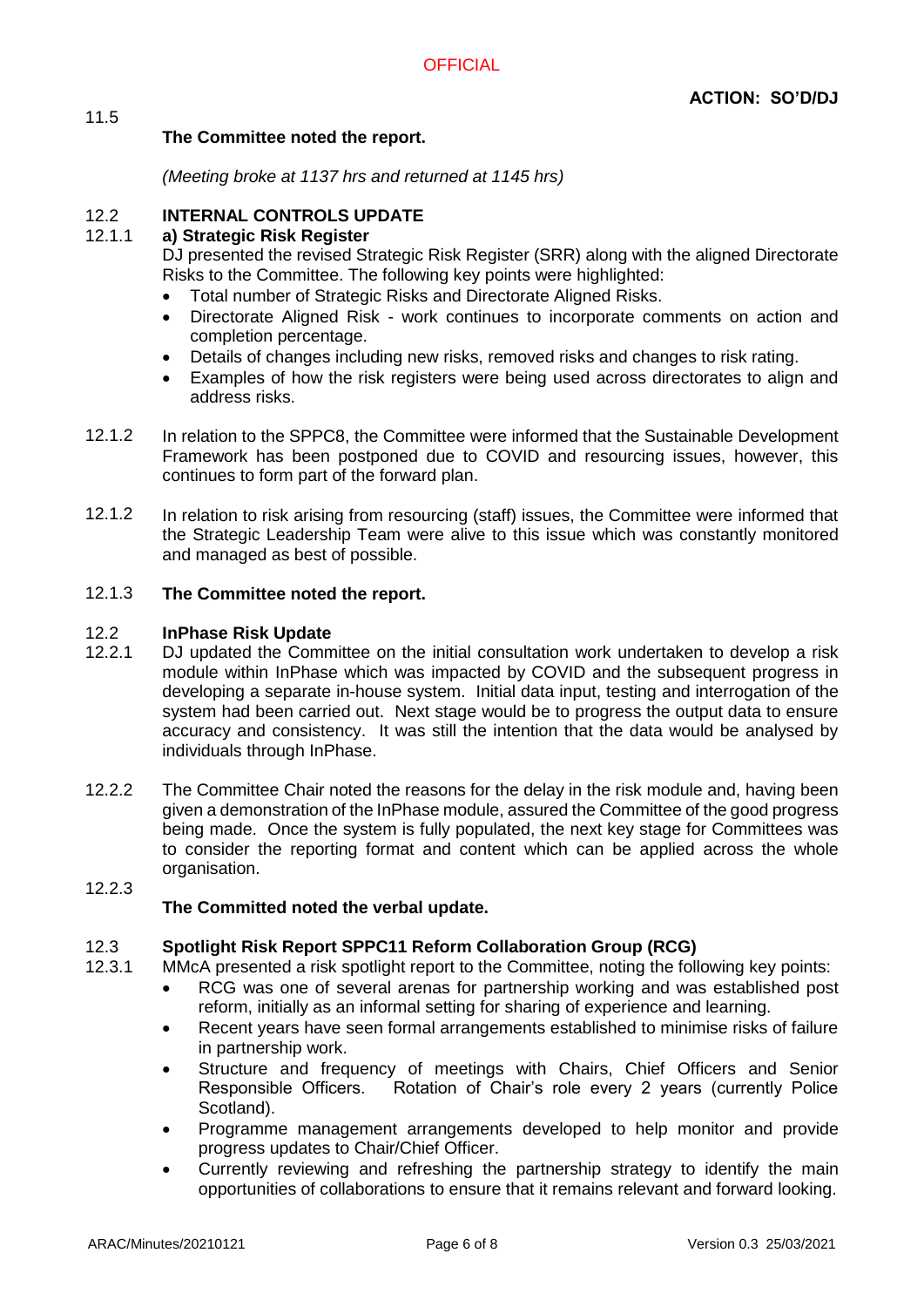# **OFFICIAL**

- 12.3.2 The Committee asked whether the Service was pursuing as much as possible from their collaboration work. MMcA confirmed that the Service actively pursued opportunities for collaborative partnership working. He informed the Committee that the Evaluation Framework was being revisited to develop a corporate evaluation approach. This would enable evidence to be captured on the various partnership working activities and help to identify the impact on communities and how it supports the Service deliver against strategic objectives.
- 12.3.3 RH informed the Committee that the mid-year review report (which was previously circulated to the Board) contained a specific section on partnership working and provided tangible evidence and examples of same.
- 12.3.4 The Committee commented on the value and importance of partnership working going forward and the continuing essential role of the Service in delivering a wide range of public services.
- 12.3.5 **The Committee noted the report.**

#### **12.4 b) Anti-fraud**

12.4.1 SO'D noted that there were no issues to report.

#### **13 QUARTERLY UPDATE OF GIFTS, HOSPITALITY AND INTEREST REGISTER**

- 13.1 13.1.1 DJ presented the report to the Committee providing an update on the Gifts, Hospitality and Interests Register for Quarter 3 2020/21.
- 13.1.2 The Committee asked for clarification on how the Service addressed any potential matches which were identified by the National Fraud Initiative. DJ confirmed that the appropriate Senior Officer would be contacted, who then engaged with the individual to raise awareness of the policy and their responsibly to declare any interests.

#### 13.1.3 **The Committee noted the report.**

#### **14 HMFSI ROUTINE ANNUAL REPORT**

- 14.1 SRJ presented his report to the Committee and the following key areas were noted:
	- Local Area Inspection (LAI) for Midlothian was nearing completion. Interim report for Argyle & Bute LAI to be finalised and when restrictions allow, visits would be arranged.
	- Follow up LAI Reviews Good progress was being made on the actions arising from the Dumfries & Galloway and Edinburgh City LAIs.
	- Thematic review on Health, Safety and Welfare (Operational Focus) Inspection outline developed and would be issued imminently for final agreements.
	- Thematic review on Assessing the Effectiveness of Inspection Activity Fieldwork completed and draft report was being developed.
	- Thematic Review on Management of Operational and Protective Equipment Inspection outline approved. Meeting to be arranged with Azets, Internal Audit, to identify any potential cross over with their audit.
	- Discussion with Chief Officer on how to progress inspection without overburdening areas/staff including increased initial research and data collection prior to practical elements.
	- Additional Fact Finding Inspection Activities Preparedness for Existing the European Union final report presented to Scottish Government on 15 December 2020.
	- Review and refresh of the 3-year plan.
	- Recruitment ongoing for the post of HM Chief Inspector.

#### 14.2 **The Committee noted the report.**

#### **15 REVIEW OF ACTIONS**

15.1 AC confirmed the 3 actions arising during the meeting.